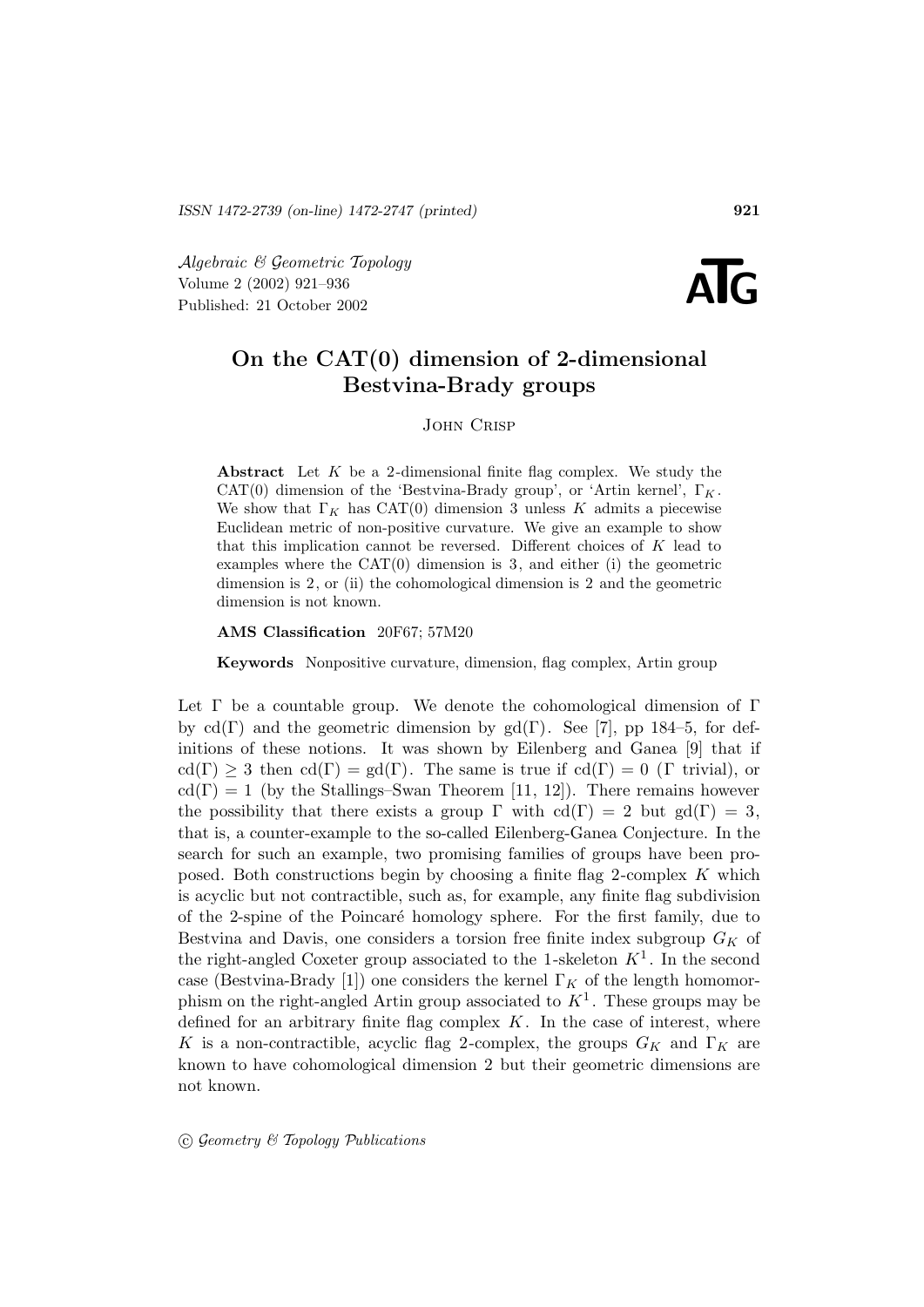Metric spaces of global nonpositive curvature, or  $CAT(0)$  spaces, provide a natural supply of contractible spaces. Moreover, in many cases the  $CAT(0)$ condition, and hence contractibility of a given space, may be easily verified in terms of local geometric information. This motivates our interest in CAT(0) spaces and group actions on these spaces, and leads us to the notion of the  $CAT(0)$  dimension of a group (we adopt the definition used by Bridson in [5]):

 $\dim_{ss}(\Gamma) = min(\mathcal{D} \cup {\infty})$ , where

 $\mathcal{D} = \{ \dim(X) : X \text{ is a complete CAT(0) space on which } \}$ Γ acts properly by semi-simple isometries} .

Here dim(X) denotes the covering dimension of a metric space X (see [10]). Note that  $D$  may well be an empty set (i.e. no such actions exist) in which case  $\dim_{ss}(\Gamma)=\infty$ .

Let  $K$  be an arbitrary finite 2-dimensional flag complex. The main result of this paper (Theorem 2.1) states that, unless the 2-complex  $K$  is aspherical (in fact, unless it admits a piecewise Euclidean metric of nonpositive curvature), the group  $\Gamma_K$  does not act properly semi-simply on any 2-dimensional CAT(0) space, and hence has CAT(0) dimension 3. In particular,  $\dim_{ss}(\Gamma_K) = 3$  in the case where K is acyclic but not aspherical, as for example when  $K$  is a flag decomposition of the 2-spine of the Poincaré homology sphere (Corollary 2.2). However, we do not rule out the possibility that  $\dim_{ss}(\Gamma_K) = 2$  for some aspherical but non-contractible flag 2-complex  $K$ . We note also that this result is still a very long way from showing that some  $\Gamma_K$  with cohomological dimension 2 has geometric dimension 3. It merely indicates, as one might already expect, that for these examples a 2-dimensional Eilenberg-MacLane complex will not be so easy to find, if in fact such a complex exists.

Theorem 2.1 is a result of the fact that the group  $\Gamma_K$  contains many 'overlapping'  $\mathbb{Z}\times\mathbb{Z}$  subgroups, which imply the existence of flat planes embedded in any  $CAT(0)$  space on which the group acts. Our argument proceeds by studying how these flat planes interact. The Bestvina-Davis examples,  $G_K$ , also contain  $\mathbb{Z} \times \mathbb{Z}$  subgroups, however they arise in a less regular manner than in the Artin kernels, and the present techniques seem less applicable. It would be interesting to know whether similar results hold for the groups  $G_K$ .

It is already known that requiring that a group act properly semi-simply on a CAT(0) space imposes constraints both on the group and on the dimension of the space. For example, the Baumslag-Solitar groups  $BS(n, m)$  =  $\langle x, t | t^{-1}x^n t = x^m \rangle$ , for  $1 \leq n < m$ , have geometric dimension 2 but do not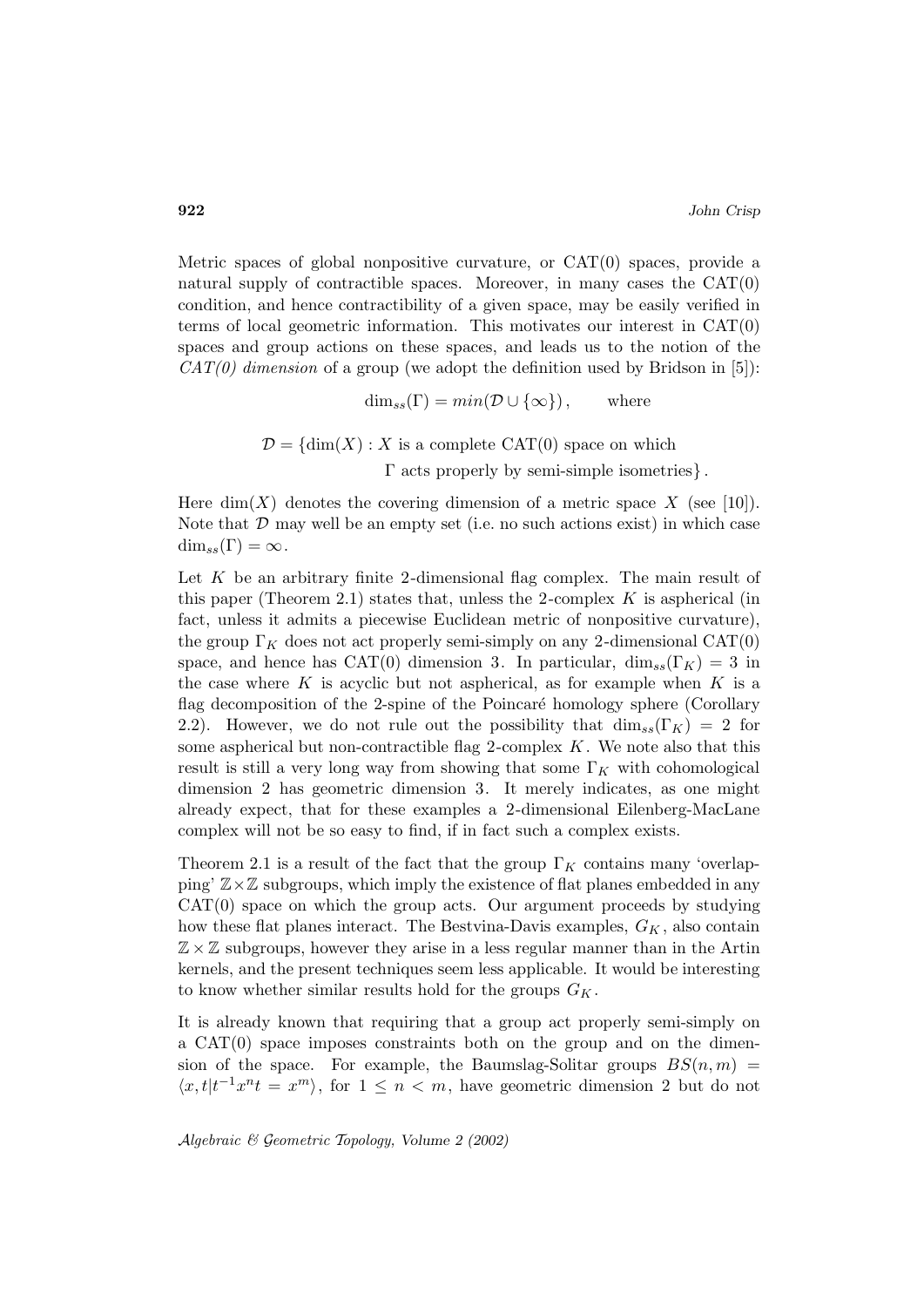admit any proper semi-simple actions on  $CAT(0)$  spaces (which may be seen by considering the translation length of  $x$ ). There are also recent examples given of finitely presented groups  $\Gamma$  having gd( $\Gamma$ ) = 2 but dim<sub>ss</sub>( $\Gamma$ ) = 3 (see [3, 5]). We note that Bridson's example [5] is actually an index two subgroup of a group with CAT(0) dimension 2. The examples of both [3] and [5] are all  $CAT(0)$  groups, that is they act properly and cocompactly on  $CAT(0)$  spaces.

In Corollary 2.3 we give a simple method for constructing infinitely many further examples of finitely presented groups with geometric dimension 2 but CAT(0) dimension 3. These are the groups  $\Gamma_K$  where K is any flag triangulation of a contractible 2-complex which does not admit a CAT(0) metric. Zeeman's dunce hat is such a complex. We note that the 3-dimensional  $CAT(0)$  actions which are known to exist for these groups are semi-simple, but not cocompact. It is not known whether any of the examples given by Corollary 2.3 are  $CAT(0)$ groups.

In the last section of the paper we give a refinement (Theorem 3.1) of the main result which, in the case that  $K$  is a simply-connected finite flag 2-complex, leads to an "if and only if" statement. This allows us to give an example of a group  $\Gamma_K$  where K admits a CAT(0) piecewise Euclidean metric, but where we still have gd( $\Gamma_K$ ) = 2 and dim<sub>ss</sub>( $\Gamma_K$ ) = 3. Since submission of this paper, Noel Brady has informed me that this particular example has a cubic Dehn function  $[2]$ , and so cannot be a  $CAT(0)$  group.

We close with the following remark: all the groups  $\Gamma$  considered in this paper have the property that every finite index subgroup of  $\Gamma$  contains a subgroup isomorphic to  $\Gamma$ . Thus all the examples given in this paper of 2-dimensional groups with CAT(0) dimension 3 have the further property that every finite index subgroup has CAT(0) dimension 3 as well. This distinguishes our examples from the example given by Bridson in [4] which has an index 2 subgroup with  $CAT(0)$  dimension 2. On the other hand, it is not known whether the  $CAT(0)$ dimension can drop when passing to finite index subgroups in any of the Artin group examples given in [2].

**Acknowledgement** The question addressed in this paper arose out of a talk given by Noel Brady in Dijon, June 2000. I would like to thank Noel Brady, Jens Harlander, Ian Leary and the referee for many helpful comments and contributions. This paper was largely written in 2001 during a 6 month stay at the UMPA ENS-Lyon. I acknowledge the support of the CNRS during that period, and also wish to thank the members of the Unité de Mathématiques Pures et Appliquées, ENS-Lyon, for their hospitality.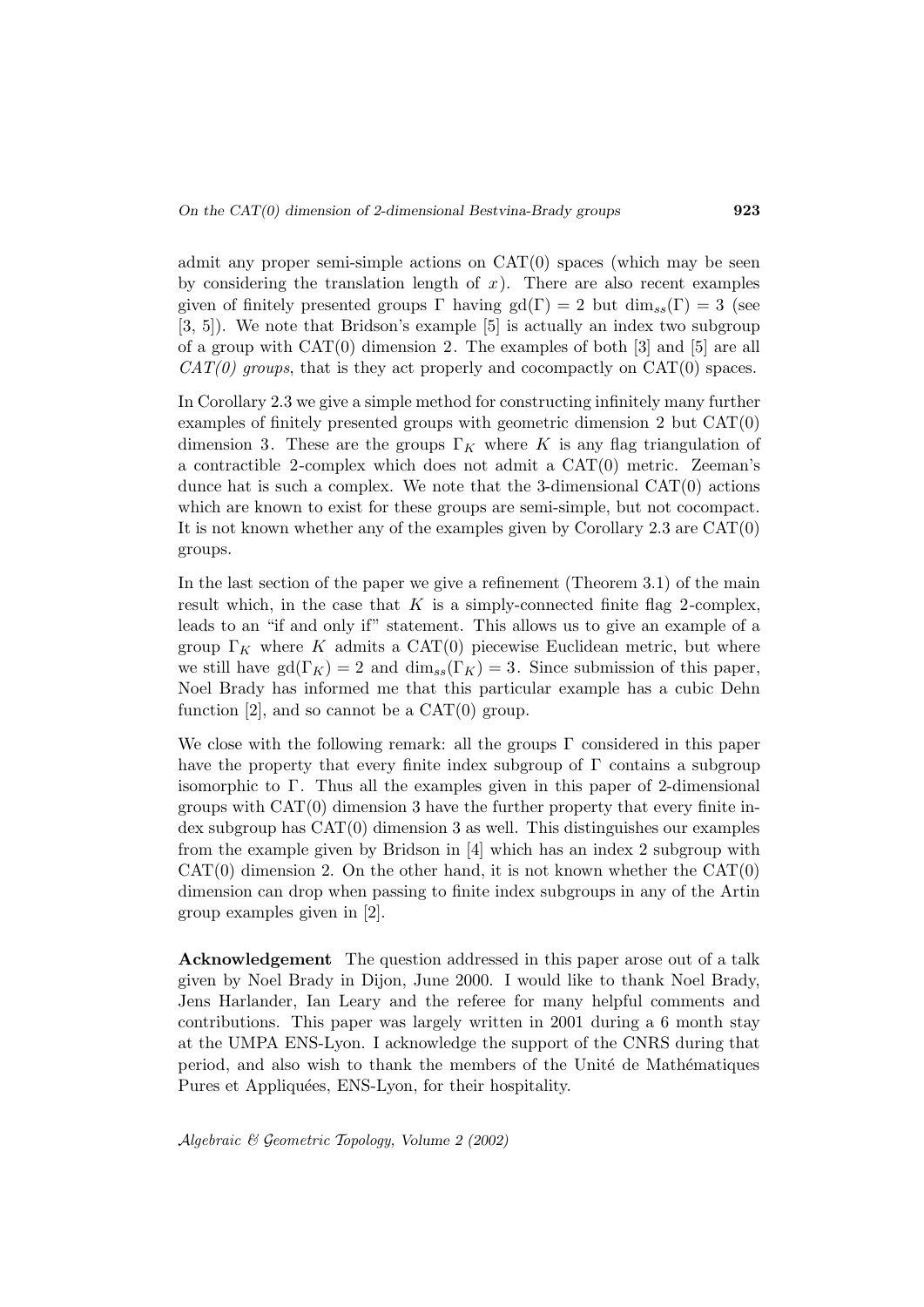#### **1 Some CAT(0) geometry**

We introduce just the basic concepts of  $CAT(0)$  geometry which we will need here. We refer to [6] for details.

Let  $(X, d)$  be a metric space. By a *geodesic segment* with endpoints x and y, usually denoted  $[x, y]$ , we mean the image of an isometric embedding of the closed interval  $[0, d(x, y)]$  into X such that the endpoints are mapped to x and y. A geodesic triangle  $\Delta(x, y, z)$  in X is simply a union of three geodesic segments  $[x, y] \cup [y, z] \cup [z, x]$ . Note that  $\Delta$  need not be uniquely determined by the three points x, y and z. However, for every triple  $x, y, z \in X$  there is (up to isometry) a unique *comparison triangle*  $\Delta'(x, y, z)$  in the Euclidean plane  $\mathbb{E}^2$ which has vertices  $x', y', z'$  such that  $d_{\mathbb{E}^2}(x', y') = d(x, y), d_{\mathbb{E}^2}(y', z') = d(y, z),$ and  $d_{\mathbb{E}^2}(x',z') = d(x,z)$ . In the case that x is distinct from both y and z, we write  $\angle'_x(y, z)$  for the angle at x' between the sides  $[x', y']$  and  $[x', z']$  in the comparison triangle  $\Delta'$ .

There are various equivalent formulations of global nonpositive curvature (for geodesic spaces) in terms of comparison triangles (see [6], Chapter II.1). We will make use of the following one:

Given distinct points  $x, y, z \in X$  and geodesic segments  $[x, y], [x, z]$  one defines the (Alexandrov) angle  $\angle([x, y], [x, z])$  between the two geodesic segments to be

$$
\lim_{\epsilon \to 0} \sup \{ \angle'_x(p,q) : p \in [x,y], q \in [x,z] \text{ and } 0 < d(p,x), d(q,x) < \epsilon \} .
$$

A geodesic metric space X (one in which there is a geodesic segment joining any pair of points) is said to be a  $CAT(0)$  space if, for every geodesic triangle  $\Delta(x, y, z)$  with distinct vertices, the Alexandrov angle between any two sides of  $\Delta$  is no greater than the corresponding angle in the comparison triangle  $\Delta'(x, y, z)$  in  $\mathbb{E}^2$ .

This definition leads quickly to the following:

**Lemma 1.1** *Let* X *be a CAT(0) space, and*  $P = P(v_1, v_2, \ldots, v_m)$  *a geodesic polygon in* X with distinct vertices  $v_1, v_2, \ldots, v_m$  *(m \ine 3)* and sides [ $v_i, v_{i+1}$ ] *for*  $1 \leq i \leq m$  *(indices mod m). Write*  $\phi_i = \angle([v_i, v_{i-1}], [v_i, v_{i+1}])$  *for the angle of the polygon at*  $v_i$ *, for*  $i = 1, \ldots, m$ *. Then* 

angle sum of 
$$
P = \sum_{i=1}^{m} \phi_i \leq (m-2)\pi
$$
.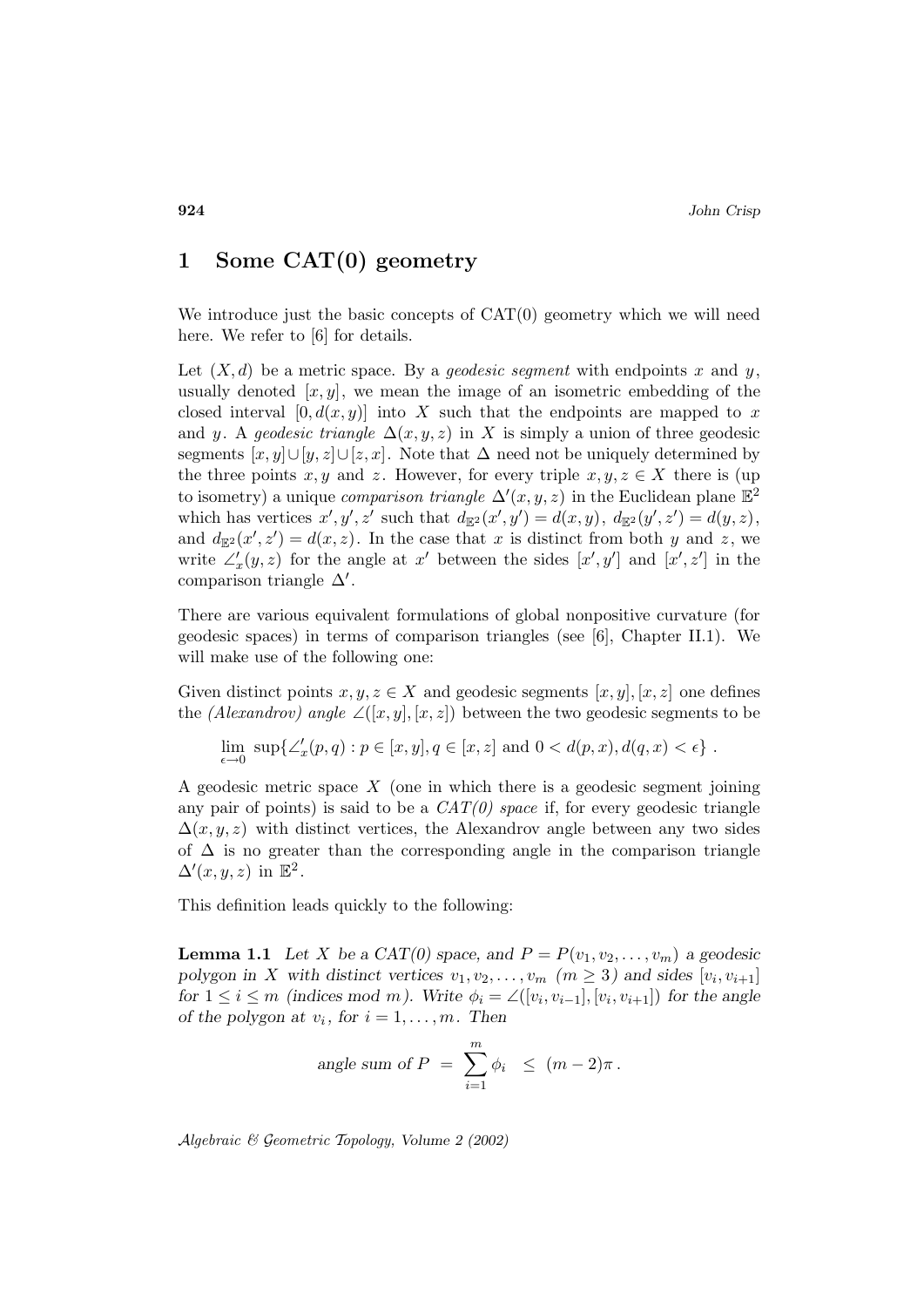**Proof** If  $m = 3$  then the result follows directly from the CAT(0) inequality. Otherwise, take the (unique) geodesic segment  $[v_1, v_3]$  to form a triangle  $\Delta(v_1, v_2, v_3)$  and an  $(m-1)$ -gon  $P'(v_1, v_3, \ldots, v_m)$ . Let  $\psi_1, \ \psi_2(=\phi_2)$  and  $\psi_3$ be the angles of  $\Delta$ , and  $\phi'_1, \phi'_3, \phi_4, \ldots, \phi_m$  the angles of  $P'$ . Then, by induction on the number of sides of a polygon, we have

$$
\psi_1 + \phi_2 + \psi_3 \le \pi \,, \qquad \text{and} \tag{1}
$$

$$
\phi_1' + \phi_3' + \phi_4 + \dots + \phi_m \le (m-3)\pi
$$
 (2)

But  $\phi_1 \leq \phi_1' + \psi_1$  and  $\phi_3 \leq \phi_3' + \psi_3$ , so that the result follows immediately by adding the two inequalities (1) and (2).  $\Box$ 

Let g be an isometry of a metric space  $(X, d)$ . The translation length of g, denoted by  $\ell(q)$ , is defined to be

$$
\ell(g) = \inf \{ d(x, gx) \mid x \in X \},
$$

and the *minset of g*, denoted by  $Min(g)$ , is defined to be the possibly empty set

$$
Min(g) = \{x \in X | d(x, gx) = \ell(g)\}.
$$

An isometry of a  $CAT(0)$  space is called *semi-simple* if it has a nonempty minset. If g is semi-simple with nonzero translation length then we say that g is hyperbolic. In this case any g-invariant geodesic line in  $X$  shall be called an axis of g or g-axis. By [6] Proposition II.6.2, the g-axes all lie in  $Min(g)$ .

The following statements may be found in [6], Chapter II.6. Let  $g$  be a semisimple isometry of a  $CAT(0)$  space X. Then  $Min(g)$  is always a closed, convex subspace of X. If  $\ell(g) \neq 0$  then  $Min(g)$  is isometric to the metric product of R with a CAT(0) space Y, where each R-fibre is an axis of g. The element g acts on  $Min(q)$  by translating along the R factor and fixing the Y factor pointwise, and each isometry of X which commutes with  $q$  leaves  $Min(q)$  invariant while respecting the product structure. Moreover, if g belongs to a group  $\Gamma$  of semisimple isometries acting properly on X then  $C_{\Gamma}(g)/\langle g \rangle$  acts properly by semisimple isometries on Y. (c.f: Propositions II.6.9-10 of [6]). Here  $C_{\Gamma}(g)$  denotes the centralizer of  $q$  in  $\Gamma$ .

We wish to restrict our attention now to group actions on 2-dimensional spaces. The following is a special case of Bridson's Flat Torus Theorem [4, 6]. We refer to [10] for the theory of 'covering dimension'. We note that the covering dimension of a simplicial complex agrees with the (simplicial) dimension, and that the covering dimension of a metric space is bounded below by the dimension of any subspace.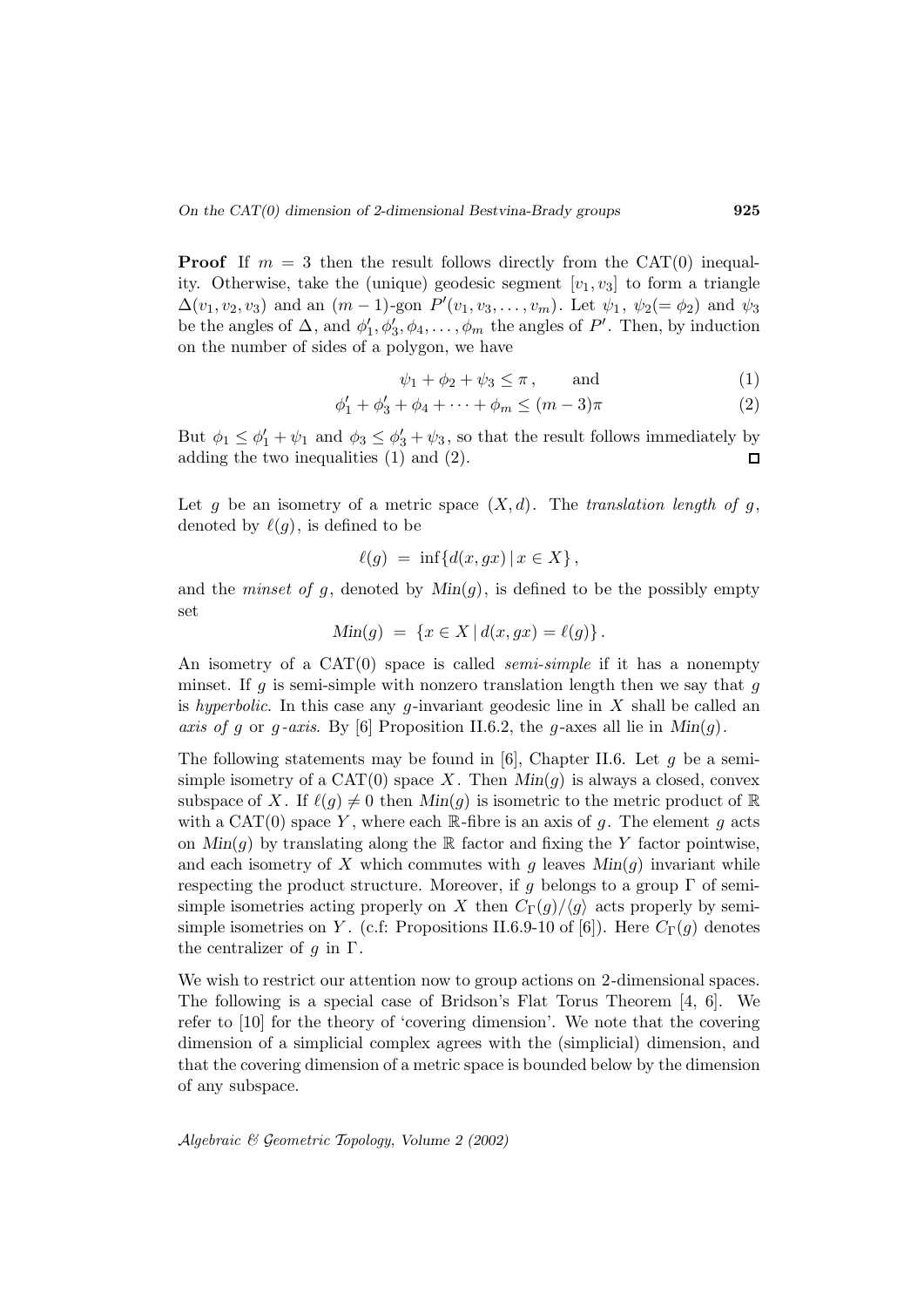**Proposition 1.2** *Let* A *be a free abelian group of rank* 2 *acting properly by semi-simple isometries on a CAT(0) space* X *of covering dimension* 2*. Then*  $Min(A) = \bigcap_{a \in A} Min(a)$  *is an A-invariant isometrically embedded flat plane (*∼= E<sup>2</sup> *) and the group* A *acts by translations on Min*(A) *with quotient a* 2 *torus.*

**Proof** By the Flat Torus Theorem,  $Min(A)$  is non-empty and splits as a product  $Y \times \mathbb{E}^2$ , where each fibre  $\{y\} \times \mathbb{E}^2$  has the desired properties. The dimension constraint ensures that Y consists of precisely one point. For if  $p, q \in Y$ are distinct points then, by convexity, Y contains the geodesic segment  $[p, q]$ , and hence X contains a subspace  $[p, q] \times \mathbb{E}^2$  of dimension 3, contradicting  $dim(X) = 2.$  $\Box$ 

**Notation** Suppose that A is a free abelian group of rank 2 acting properly by semi-simple isometries on a  $CAT(0)$  space X of covering dimension 2. For any pair of nontrivial elements  $x, y \in A$ , we write  $\theta(x, y)$  for the angle between any positively oriented x-axis and any positively oriented  $y$ -axis in  $Min(A)$ . More precisely

$$
\theta(x, y) = \angle([p, x(p)], [p, y(p)]), \text{ for any } p \in \text{Min}(A).
$$

Note that  $0 < \theta(x, y) < \pi$  in the case that x and y generate A.

We now prove the following Lemma.

**Lemma 1.3** *Suppose that* Γ *is a group acting properly by semi-simple isometries on a CAT(0) space* X *of covering dimension* 2*. Suppose that we have a cyclic sequence of*  $m \geq 4$  *group elements*  $a_1, a_2, \ldots, a_m = a_0$  *of* Γ *(indices taken mod m*) such that, for each  $i = 1, \ldots, m$ , we have

- (i)  $\langle a_{i-1}, a_{i+1} \rangle = F_2$  *(free group of rank 2), and*
- (ii)  $\langle a_i, a_{i+1} \rangle \cong \mathbb{Z} \times \mathbb{Z}$ .

Then 
$$
\sum_{i=1}^m \theta(a_i, a_{i+1}) \geq 2\pi.
$$

**Proof** For  $i = 1, 2, ..., m$ , write  $\Pi(i, i + 1)$  for the flat plane  $Min(\langle a_i, a_{i+1} \rangle)$ in X (see Proposition 1.2). Let  $C(i)$  denote the convex closure of  $\Pi(i-1,i) \cup$  $\Pi(i, i+1)$  in X.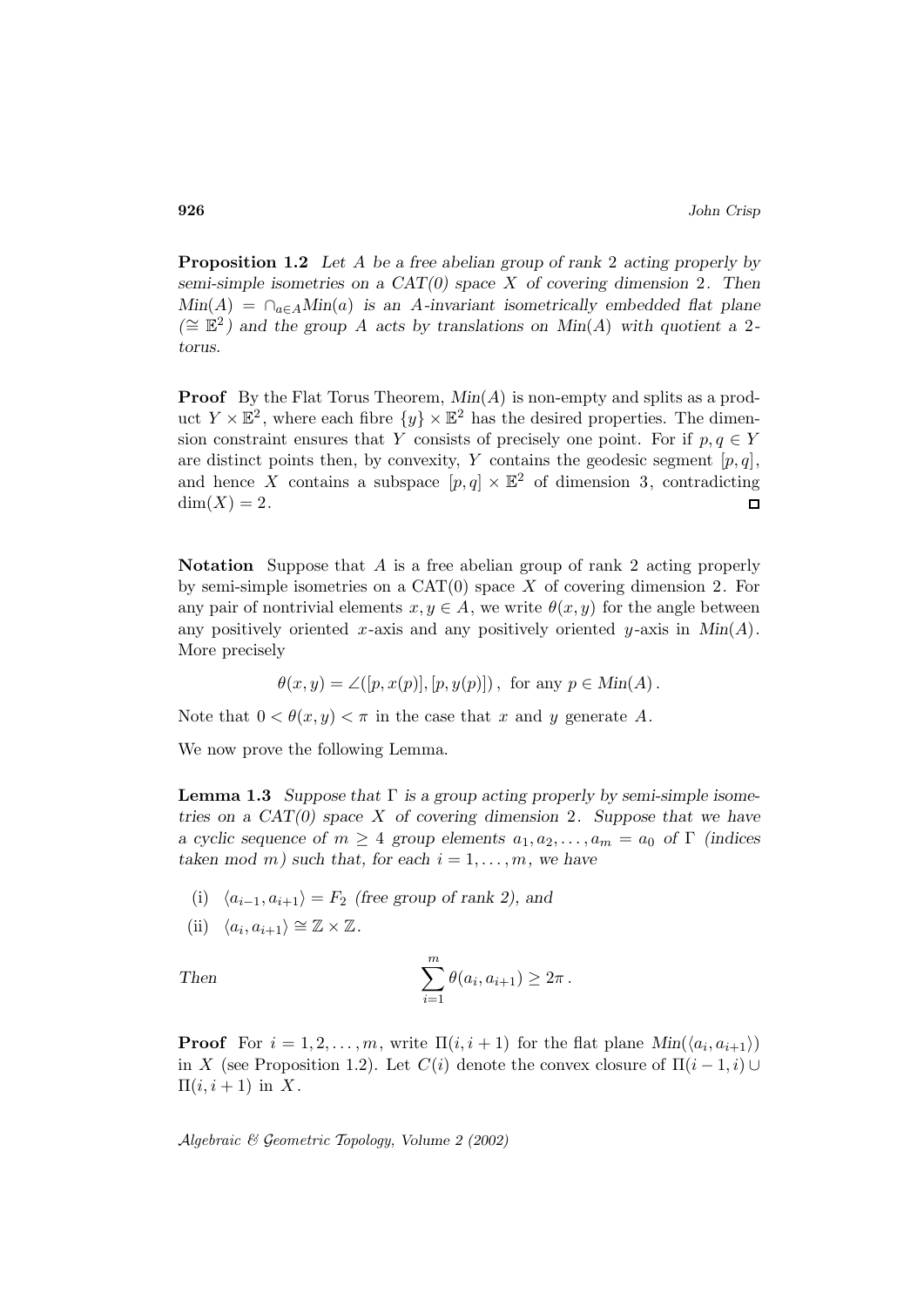Fix  $i \in \{1, \ldots, m\}$ . Note that  $C(i)$  is contained in  $Min(a_i)$  (by convexity of the minset), and that  $Min(a_i)$  is isometric to  $T \times \mathbb{R}$  where, since X is 2dimensional,  $T$  must be an  $\mathbb{R}$ -tree (see Lemma 3.2 of [5] for more detail). With respect to this decomposition,  $\Pi(i-1,i) \cong \tau \times \mathbb{R}$  and  $\Pi(i,i+1) \cong \sigma \times \mathbb{R}$ , where  $\tau$  and  $\sigma$  are the axes in T for the elements  $a_{i-1}$  and  $a_{i+1}$  respectively, and  $C(i) \cong H \times \mathbb{R}$  where H is the convex closure in T of  $\tau \cup \sigma$ .

By hypotheses (i) and (ii) the elements  $a_{i-1}$  and  $a_{i+1}$  generate a rank 2 free group which commutes with  $a_i$  and therefore acts properly semi-simply on T. It follows that their axes  $\tau$  and  $\sigma$  in T are either disjoint, or intersect in a closed interval of finite length. We define the finite (possibly zero) length closed interval  $I = I(i)$  in T as follows. If  $\tau$  and  $\sigma$  are disjoint, then I is the unique shortest geodesic segment joining them. In this case  $H = \tau \cup I \cup \sigma$ . Otherwise, we set  $I = \tau \cap \sigma$ .

Now define the subspace  $A(i) = I \times \mathbb{R}$  of  $C(i)$ , noting that  $A(i)$  separates each of  $\Pi(i-1,i)$  and  $\Pi(i,i+1)$  into two  $\langle a_i \rangle$ -invariant components.

For each  $i = 1, \ldots, m$ , define  $Q(i, i + 1)$  to be the component of  $\Pi(i, i + 1)$  $(A(i) \cup A(i+1))$  such that both  $a_i(Q(i,i+1))$  and  $a_{i+1}(Q(i,i+1))$  lie again in  $Q(i, i + 1)$ . This is a sector of the plane with angle  $\theta(a_i, a_{i+1})$  and bounded by positive semi-axes for  $a_i$  and  $a_{i+1}$  respectively.

Again fix  $i \in \{1, \ldots, m\}$ . Now, for some  $p, q \in I(i)$  and  $r, s \in \mathbb{R}$ , we may write

$$
Q(i - 1, i) \cap A(i) = \{p\} \times \{t \in \mathbb{R} : t \ge r\}, \text{ and}
$$
  

$$
Q(i, i + 1) \cap A(i) = \{q\} \times \{t \in \mathbb{R} : t \ge s\}.
$$

Let  $t_0 = \max(r, s)$  and define

$$
B(i) = [p, q] \times \{t \in \mathbb{R} : t \ge t_0\},
$$
  
\n
$$
\mu(i) = \{p\} \times \{t \in \mathbb{R} : t \ge t_0\}, b_i = (p, t_0) \in \mu(i), \text{ and}
$$
  
\n
$$
\widehat{Q}(i, i + 1) = B(i) \cup Q(i, i + 1).
$$

These definitions are illustrated in Figure 1 below. Note that the ray  $\mu(i)$  is common to both  $Q(i - 1, i)$  and  $Q(i, i + 1)$ . Also,  $Q(i, i + 1)$  is contained in the convex set  $C(i)$ . We now choose, for each  $i = 1, \ldots, m$ , a point  $v_i$  in  $\mu(i)$ , different from the basepoint  $b_i$  of the ray  $\mu(i)$ . These points may be chosen sufficiently far along their corresponding rays that the unique geodesic segment in X from  $v_i$  to  $v_{i+1}$  lies wholly in  $Q(i, i + 1)$ . It is also easy to arrange that the  $v_i$  are mutually distinct. We now apply Lemma 1.1 to the polygon  $P = P(v_1, v_2, \dots, v_m)$ . See Figure 1.

For each  $i = 1, \ldots, m$ , write

$$
\alpha_i = \angle([v_i, v_{i-1}], [v_i, b_i])
$$
 and  $\beta_i = \angle([v_i, v_{i+1}], [v_i, b_i]).$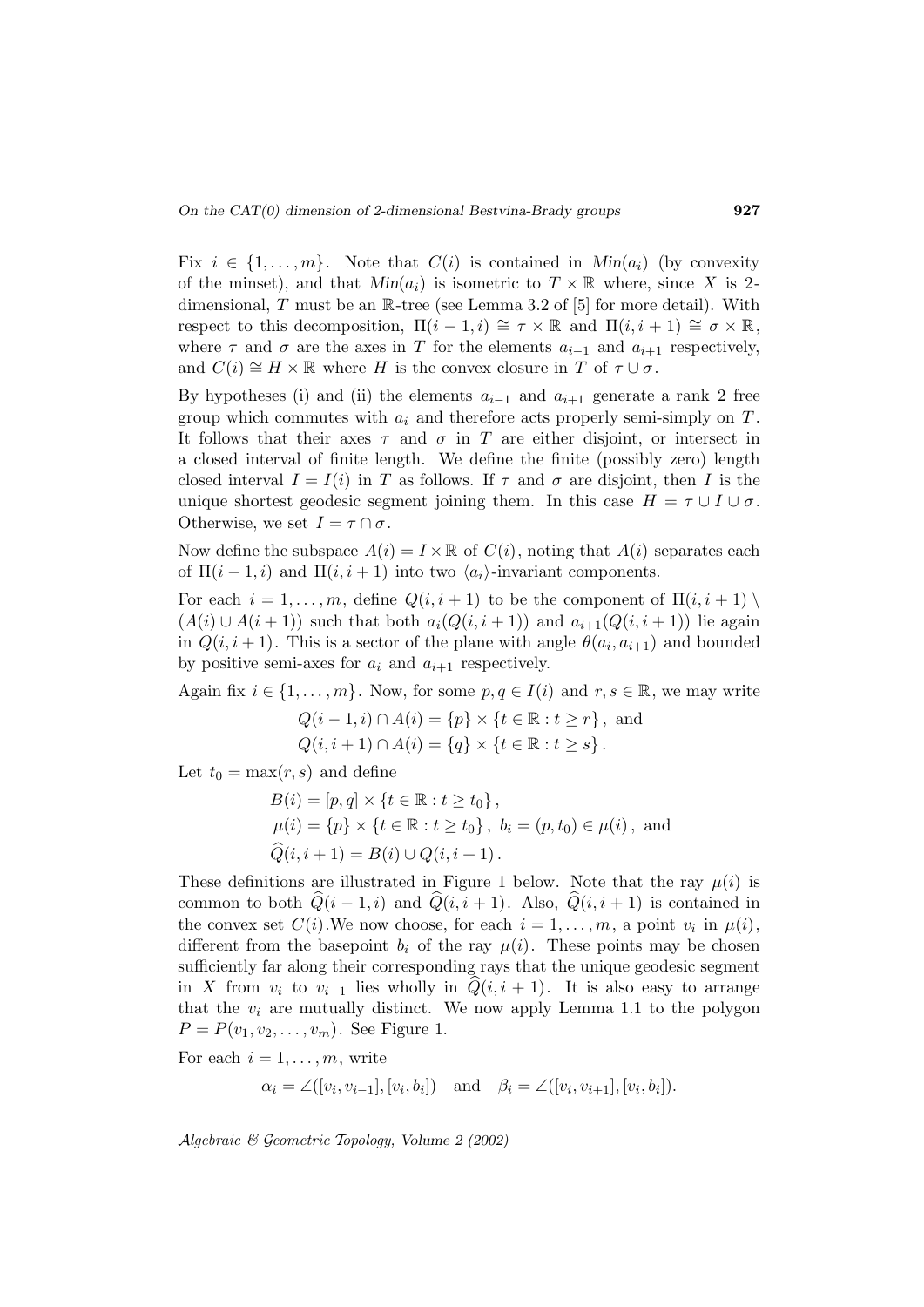$\Box$ 



Figure 1: Examples of  $C(i)$  and the construction of the polygon  $P(v_1, ..., v_m)$ 

From the Euclidean geometry of  $\Pi(i, i+1)$  we have, for each i,

$$
\beta_i + \alpha_{i+1} + \theta(i, i+1) = \pi.
$$
\n(3)

Note that by choosing the points  $v_i$  equidistant from their corresponding basepoints  $b_i$  and sufficiently far away, we may suppose that the angles  $\alpha_i$  and  $\beta_i$ are all acute (in fact  $\alpha_{i+1}$  and  $\beta_i$  approach one another as  $d(v_i, b_i) = C \rightarrow \infty$ , since for any fixed point b in the vicinity of either  $b_i$  or  $b_{i+1}$ , the triangle  $\Delta(v_i, v_{i+1}, b)$  will tend towards an isosceles triangle).

As in Lemma 1.1, write  $\phi_i = \angle([v_i, v_{i-1}], [v_i, v_{i+1}])$ . By measuring in the convex subspace  $C(i)$  of X, and supposing that  $\alpha_i$  and  $\beta_i$  are acute, it is easily seen that

$$
\phi_i = \alpha_i + \beta_i. \tag{4}
$$

Combining (3) and (4), and applying Lemma 1.1, we now have

$$
\sum_{i=1}^{m} \theta(i, i+1) = m\pi - \sum_{i=1}^{m} \phi_i \geq 2\pi,
$$

completing the proof.

**Remark** We have tried to make the proof of the above Lemma as elementary as possible. The argument may be simplified considerably by using the fact that, if X is a complete CAT(0) space, then its boundary  $\partial X$  (with the Tits, or angular, metric) is a complete  $CAT(1)$  space (see Theorem II.9.13 of [6]). Each flat sector  $Q(i, i + 1)$  determines a geodesic segment of length  $\theta(i, i + 1)$ between the points  $a_i^{+\infty}$  and  $a_{i+1}^{+\infty}$  in  $\partial X$ . The essence of the argument is to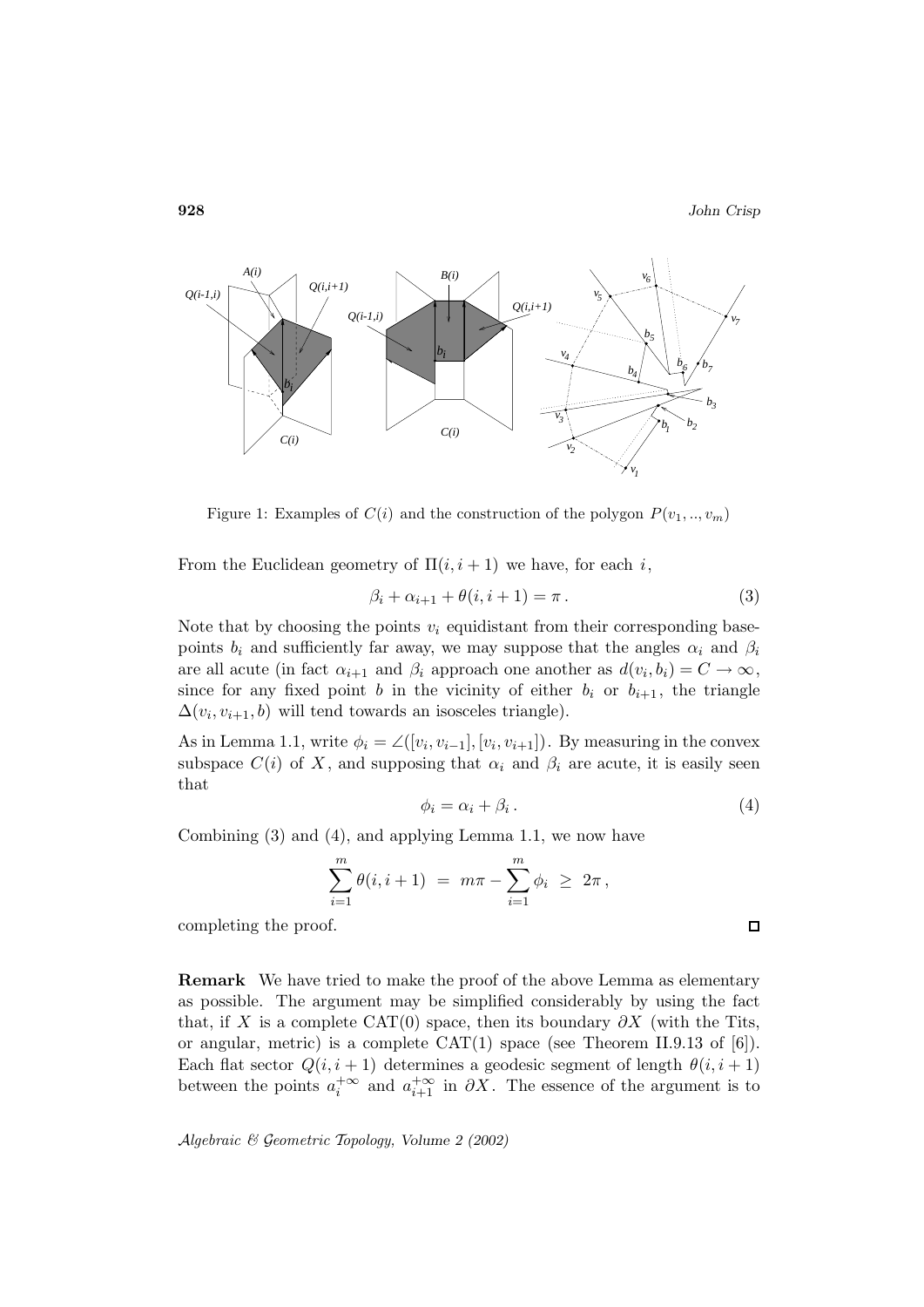see that the union of these segments forms a locally geodesic circle in  $\partial X$  and hence must have total length at least  $2\pi$ . (Local geodicity at  $a_i^{+\infty}$  comes from the fact that, by the dimension constraint, the minset  $Min(a_i)$  is isometric to  $T \times \mathbb{R}$ , where T is an  $\mathbb{R}$ -tree, and is convex in X). Note however that the more elementary proof makes no use at all of the hypothesis that  $X$  be complete.

# **2 Application to Artin kernels**

A simplicial complex is called a *flag complex* if whenever  $n + 1$  vertices span a complete graph in the 1-skeleton they span an n-simplex in  $K$ . Let K be a finite connected 2-dimensional flag complex. Let  $\mathcal{V}(K)$  denote the set of vertices of K and  $\mathcal{E}(K)$  the set of ordered pairs  $(u, v) \in \mathcal{V}(K) \times \mathcal{V}(K)$  such that u and v are distinct vertices joined by an edge in  $K$ . The elements  $(u, v) \in \mathcal{E}(K)$  are thought of as directed edges of K.

The right-angled Artin group associated to the 1-skeleton of  $K$  is the group

 $A_K = \langle V(K) | uv = vu$  if  $(u, v) \in \mathcal{E}(K) \rangle$ .

The fact that  $K$  is a 2-dimensional flag complex ensures that mutually commuting subsets of the generating set  $\mathcal{V}(K)$  contain at most three elements, and that whenever one sees three distinct mutually commuting generators they span a 2-simplex in K. In fact  $A_K$  acts freely on a 3-dimensional CAT(0) cube complex [1], so that

$$
\mathrm{cd}(A_K)=\mathrm{gd}(A_K)=\dim_{ss}(A_K)=3\,.
$$

Let  $l : A_K \to \mathbb{Z}$  denote the 'length' homomorphism which takes every generator in  $V(K)$  to 1. We define the *Artin kernel*, or *Bestvina-Brady group*, to be the group

$$
\Gamma_K = \ker(l : A_K \to \mathbb{Z}).
$$

Since K is a connected complex, it follows (see [8]) that  $\Gamma_K$  is generated by the set

$$
\mathcal{G}(K) = \{x_{(u,v)} = u^{-1}v : (u,v) \in \mathcal{E}(K)\}.
$$

In fact, in [8], Dicks and Leary show that a complete presentation of  $\Gamma_K$  may be obtained by taking as relators all words  $x_{(u_1,u_2)}^n x_{(u_2,u_3)}^n \cdots x_{(u_k,u_1)}^n$  where the sequence of edges  $(u_1, u_2), (u_2, u_3), \ldots, (u_k, u_1) \in \mathcal{E}(K)$  forms a directed cycle in K, and where  $n \in \mathbb{Z}$ . In particular, we have the following relations in  $\Gamma_K$ :

 $x_{(v,u)} = x_{(u,v)}^{-1}$  for all  $(u, v) \in \mathcal{E}(K)$ ,

 $x_{(u,v)}x_{(v,w)} = x_{(u,w)} = x_{(v,w)}x_{(u,v)}$  whenever  $u, v, w$  span a 2-simplex in K.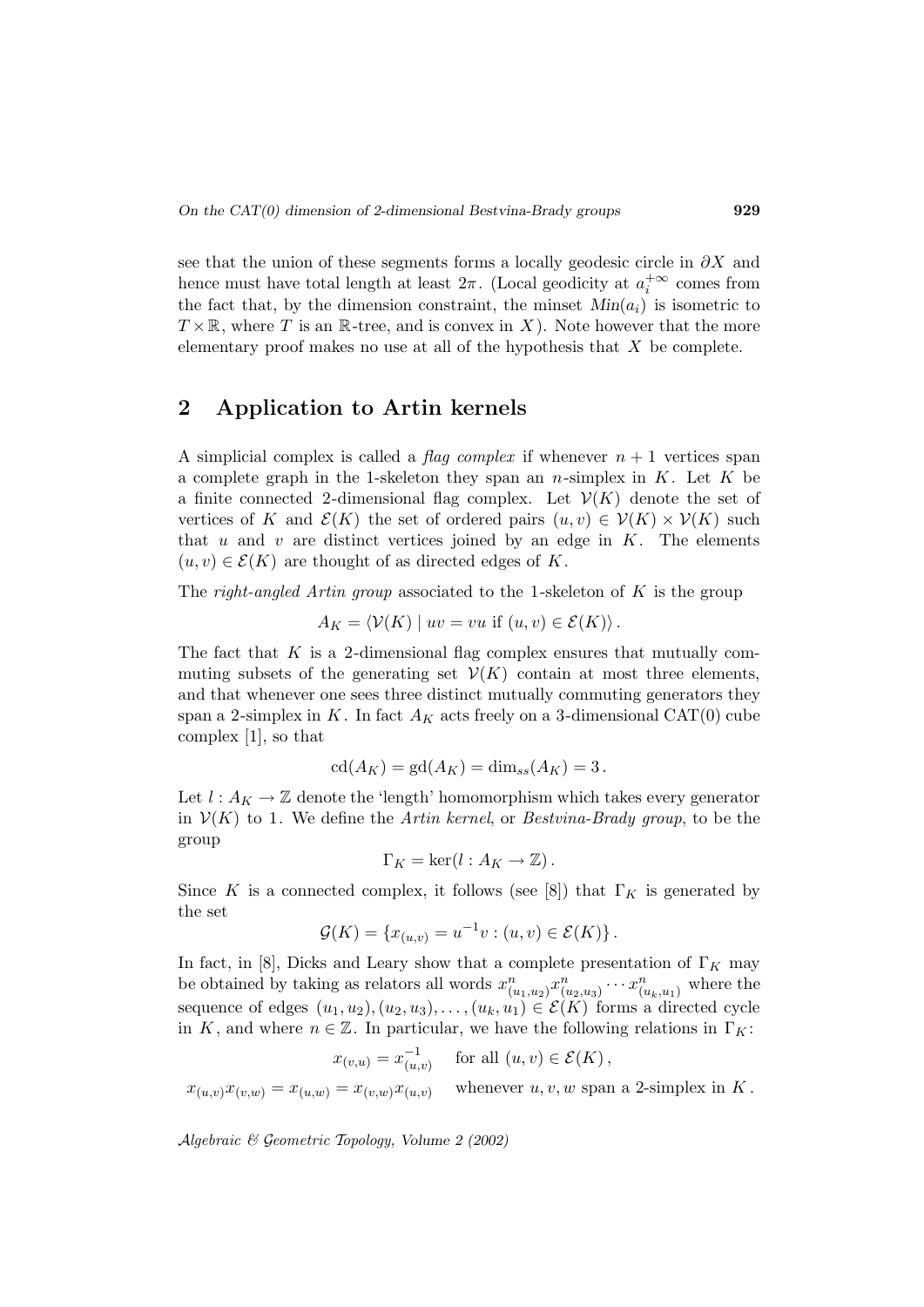It is known, from [13], that if L is a full subcomplex of  $K$ , then the natural map  $A_L \rightarrow A_K$  is injective. For  $L < K$ , we identify  $\Gamma_L$  and  $A_L$  with their images in  $\Gamma_K$  and  $A_K$  respectively, via this map. In particular, if  $\sigma$  is a 2-simplex in K, then  $\Gamma_{\sigma}$  is a free abelian group of rank 2 sitting inside  $A_{\sigma} \cong \mathbb{Z} \times \mathbb{Z} \times \mathbb{Z}$ .

Before stating the following Theorem we recall that a geodesic metric space is said to have *nonpositive curvature* if it is locally  $CAT(0)$ , i.e: if every point has a convex open neighbourhood which is  $CAT(0)$  with the induced metric. If X is a complete geodesic metric space of nonpositive curvature then its universal cover X is a CAT $(0)$  space (with the induced length metric). This is a generalisation of the Cartan-Hadamard Theorem (see [6] Chapter II.4 for a discussion). Any CAT(0) space is contractible ([6] II.1.5), so that in the above situation X is contractible and  $X$  is aspherical. We now have the following:

**Theorem 2.1** *Let* K *be a finite connected* 2-dimensional flag complex. If  $\Gamma_K$ *acts properly by semi-simple isometries on a* 2*-dimensional CAT(0) space* X *, then* K *admits a complete piecewise Euclidean metric of nonpositive curvature, and in particular,* K *is aspherical.*

**Proof** We define a piecewise Euclidean metric on K as follows. Firstly define a Euclidean metric on each 2-simplex  $\sigma$  of K in such a way that the length of each edge  $(u, v)$  of  $\sigma$  is equal to the translation length of  $x_{(u,v)}$  on X. (That this is always possible will become clear in the following paragraph). Now, as in  $[6]$  Chapter I.7, there is a complete geodesic metric on K defined by setting  $d(x, y)$  to be the infimum of the lengths of all piecewise linear paths from x to y in  $K$  (where the length of such a path is just the sum of the lengths of its linear segments as measured inside the individual simplexes).

Suppose that  $u, v, w$  span a 2-simplex  $\sigma$  in K. The elements  $x_{(u,v)}$ ,  $x_{(u,w)}$  and  $x_{(v,w)}$  generate a rank two abelian subgroup  $\Gamma_{\sigma}$  of  $\Gamma_{K}$  so that, by Proposition 1.2, their minsets intersect in a  $\Gamma_{\sigma}$ -invariant flat plane  $\Pi$ . Take any point  $W \in \Pi$  and let  $\Delta$  denote the triangle in  $\Pi$  with vertices  $W, V = x_{(v,w)}(W)$  and  $U = x_{(u,w)}(W)$ . Then by the 'triangle relation' in  $\Gamma(K)$  we have  $x_{(u,v)}(V) = U$ , and clearly the triangle  $\Delta(U, V, W)$  is isometric to  $\sigma(u, v, w)$ . In particular,  $\sigma$ will have an angle at w precisely equal to  $\theta(x_{(v,w)}, x_{(u,w)})$ , and similarly for the other angles.

We recall ([6] Chapter II.5) that a 2-dimensional piecewise Euclidean metric complex  $K$  is nonpositively curved if and only if it satisfies the *link condition*, that every simple loop in  $Lk(v, K)$  has length at least  $2\pi$ , for every vertex v in  $K$ . With the information given in the previous paragraph, it now follows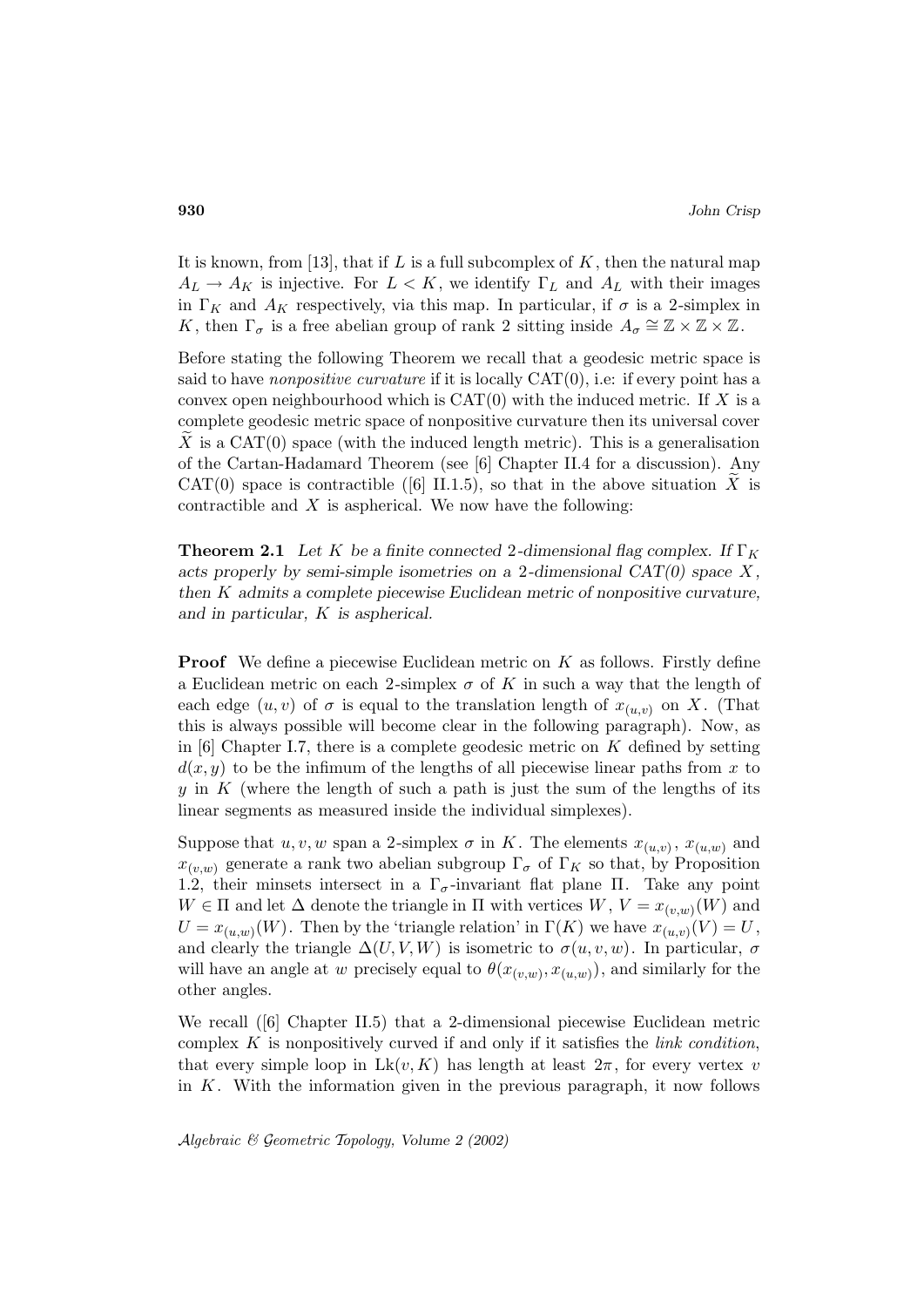immediately from Lemma 1.3 that the given piecewise Euclidean structure on K satisfies the link condition at every vertex, and hence is nonpositively curved. (Since  $K$  is a flag 2-complex, the link of any of its vertices is a graph in which all circuits have edge length at least 4. With regard to hypotheses (i) and (ii) of Lemma 1.3, it is not too hard to see that given distinct edges  $(u, v)$  and  $(u', v')$ the elements  $x_{(u,v)}$  and  $x_{(u',v')}$  always generate either  $\mathbb{Z} \times \mathbb{Z}$  or a free subgroup  $\mathbb{Z} \star \mathbb{Z}$  according to whether or not the two edges lie in a common simplex).  $\Box$ 

Let  $K$  be a finite acyclic flag 2-complex with nontrivial fundamental group. It is known that  $\text{cd}(\Gamma_K) = 2$  (Bestvina and Brady [1]), and that  $\text{gd}(\Gamma_K) \leq$  $gd(A_K) = 3$ , but it is unknown whether or not the geometric dimension of  $\Gamma_K$ agrees with the cohomological dimension. (Note, however, that if  $K$  is acyclic and has trivial fundamental group then it is contractible and the Bestvina-Brady argument shows that  $\text{cd}(\Gamma_K) = \text{gd}(\Gamma_K) = 2$ .) There are examples of acyclic 2-complexes which are not aspherical. This happens, for instance, if the acyclic complex has nontrivial torsion in its fundamental group. One such example is the spine of the Poincaré homology sphere, namely the quotient of the dodecahedral tiling of  $S^2$  in which opposite faces are identified with a  $\frac{\pi}{5}$ twist. The fundamental group of this complex is finite. Theorem 2.1 now gives:

**Corollary 2.2** *Let* K *be a finite acyclic flag* 2*-complex whose fundamental group has nontrivial torsion. Then*  $\dim_{ss}(\Gamma_K)=3$  *while*  $cd(\Gamma_K)=2$ *. In these cases gd*( $\Gamma_K$ ) *is not known.* 

If K is a contractible complex then the Morse theory argument used in  $[1]$ shows that  $gd(\Gamma_K) = 2$ . In this case we have the following:

**Corollary 2.3** *Let* K *be a finite contractible flag* 2*-complex which has no free edges.* Then  $\dim_{ss}(\Gamma_K)=3$  *while gd*( $\Gamma_K$ ) = 2*.* In these cases  $\Gamma_K$  *is finitely presented (see [1]; an explicit presentation is given in [8]) and*  $FP_{\infty}$  *(c.f. [1]).* 

The hypotheses on K ensure that it cannot admit a piecewise Euclidean metric of nonpositive curvature. The "no free edges" condition implies that any such metric would have the geodesic extension property (see Proposition 5.10 of  $[6]$ , while contractibility implies that the metric would be (globally)  $CAT(0)$ . Together these condition force the metric to be unbounded, contradicting  $K$ finite. Zeeman's dunce hat D (a 2-simplex  $\Delta(a, b, c)$  with oriented edges  $(a, b)$ ,  $(a, c)$  and  $(b, c)$  all identified) is contractible with no free edges. Thus, for example, any flag triangulation of D will satisfy the hypotheses of Corollary 2.3.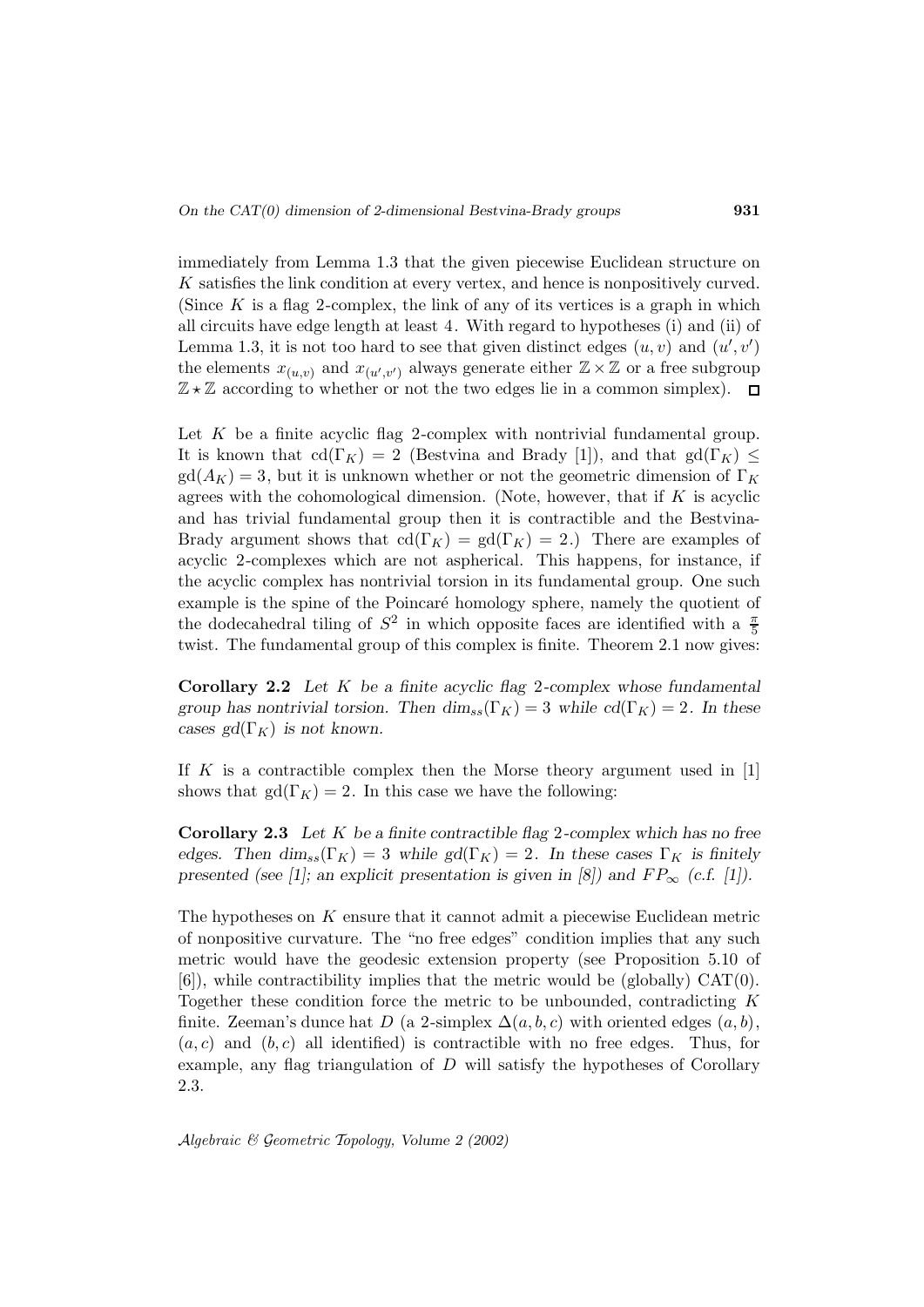### **3 Refinement of Theorem 2.1**

As in the previous section, let  $K$  be a finite connected 2-dimensional flag complex. Suppose also that  $K$  is given a piecewise Euclidean metric. We associate to K a metric graph  $L(K)$  as follows. The vertex set of  $L(K)$  is defined to be the set  $\mathcal{E}(K)$  of oriented edges of K. There is an edge of  $L(K)$  between  $(u, u'), (v, v') \in \mathcal{E}(K)$  if  $(u, u')$  and  $(v, v')$  are distinct edges of a common 2simplex  $\sigma$  in K and either  $u = v$  or  $u' = v'$ . The length of such an edge of  $L(K)$  is defined as the angle in  $\sigma$  between the two sides in question. The situation of a single simplex is illustrated in Figure 2. Each simplex contributes to  $L(K)$  a circle of length precisely  $2\pi$ . These are identified pairwise along "great" 0-circles" (pairs of antipodal points) according to the edge identifications between adjacent 2-simplexes in  $K$ . Note that  $L(K)$  also contains, as a locally isometrically embedded subgraph, the link of each vertex in  $K$ . Thus Theorem 2.1 is a consequence of the following.



Figure 2: Defining  $L(K)$  – the contribution from a 2-simplex  $\sigma$ 

**Theorem 3.1** Let K be a finite connected 2-dimensional flag complex. If  $\Gamma_K$ *acts properly by semi-simple isometries on a* 2*-dimensional (complete) CAT(0)* space  $X$ , then  $K$  admits a piecewise Euclidean metric such that  $L(K)$  is a *CAT(1) metric graph (or equivalently* L(K) *contains no simple closed circuit of length strictly less than* 2π*).*

**Proof** We will use the fact, as pointed out in the remark following Lemma 1.3, that if X is a complete CAT(0) metric space then its Tits boundary  $\partial X$ is CAT(1). In particular, any locally geodesic circle in  $\partial X$  has length at least  $2\pi$  .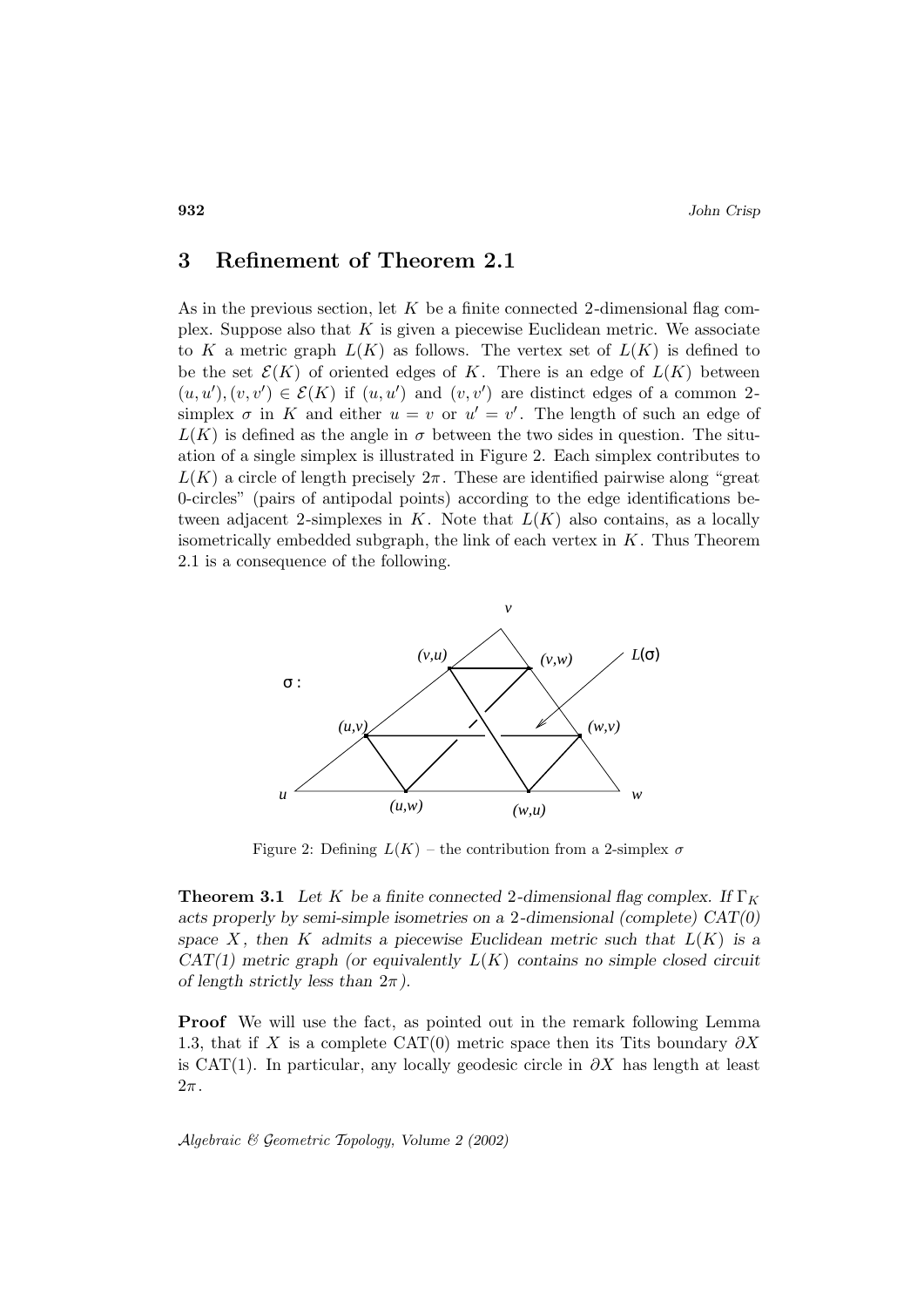The metric on  $K$  is defined exactly as in the proof of Theorem 2.1. For any 2simplex  $\sigma$  in K, let  $\Pi(\sigma)$  denote the flat plane in X associated with  $\Gamma_{\sigma}$ . Then  $L(\sigma)$  is isometric to  $\partial \Pi(\sigma)$  by an isometry which associates a vertex  $(u, v)$  of  $L(\sigma)$  with the boundary point  $x_{(u,v)}^{+\infty}$ . Since  $\Pi(\sigma)$  is a convex subspace of X its boundary embeds canonically as a locally convex subspace of  $\partial X$ . Thus we have a locally isometric map  $L(\sigma) \to \partial X$  for each 2-simplex  $\sigma$ . (In fact, this map is isometric since  $L(\sigma)$  has diameter  $\pi$ ). Combining these maps we have a map  $\psi : L(K) \to \partial X$  which we claim is locally isometric. To check this, it suffices to look at a neighbourhood of each vertex  $(u, v)$  of  $L(K)$ . Such a neighbourhood may be chosen to lie inside the subgraph  $L(N(u, v))$ , where  $N(u, v)$  denotes the union of all 2-simplices containing the edge  $(u, v)$ . Now the  $\Pi(\sigma)$  for  $\sigma \in N(u, v)$  are mutually distinct planes all of which lie in  $Min(x_{(u,v)})$ . Since this minset is a convex subspace and, by the dimension constraint on  $X$ , has the structure of  $T \times \mathbb{R}$  where T is an R-tree, it follows that  $L(N(u, v))$ now embeds locally isometrically in  $\partial X$ . This embedding is with respect to the intrinsic metric in the subgraph  $L(N(u, v))$ , not the metric induced from  $L(K)$ (these metrics do not agree if the subgraph is not convex). However, locally these metrics do agree, showing that  $\psi$  is a local isometry.

Since the local isometry  $\psi$  maps simple closed circuits in  $L(K)$  to locally geodesic circles of the same length in  $\partial X$  it now follows that all simple closed circuits in  $L(K)$  have length at least  $2\pi$  and hence that  $L(K)$  is CAT(1).

[Note that the hypothesis that X be complete is actually artificial, since the same result may be obtained with a little more effort by reworking the original proof of Theorem 2.1. It is hypothesis (i) of Lemma 1.3 which needs refining so as to allow the case where  $a_i = a_{i-1}a_{i+1}$ , meaning that the three consecutive elements lie in the same  $\mathbb{Z}\times\mathbb{Z}$  subgroup but in such a way that one will always have  $\theta(a_{i-1}, a_{i+1}) = \theta(a_{i-1}, a_i) + \theta(a_i, a_{i+1}).$  $\Box$ 

Suppose now that  $K$  is a finite *simply-connected* piecewise Euclidean flag complex. We now define a piecewise Euclidean complex  $T(K)$  as follows. For each 2-simplex  $\sigma$  in K let  $T(\sigma)$  denote the the union of two isometric copies of  $\sigma$ glued along their edges as shown in Figure 3 so as to form a flat torus. Oriented edges of  $T(\sigma)$  are labelled by elements of the generating set  $\mathcal{G}(K)$  of  $\Gamma_K$  as indicated in the figure. We now construct  $T(K)$  by taking the union of all  $T(\sigma)$  for  $\sigma \in K$  and identifying edges (by isometries) according to the labelling. Combinatorially,  $T(K)$  is none other than the presentation complex associated to the finite presentation for  $\Gamma_K$  given in [8] (Corollary 3) for the case K simply-connected. Thus  $\Gamma_K$  acts freely, cocompactly and isometrically on the universal cover  $T(K)$ . Moreover, observe that the link of every vertex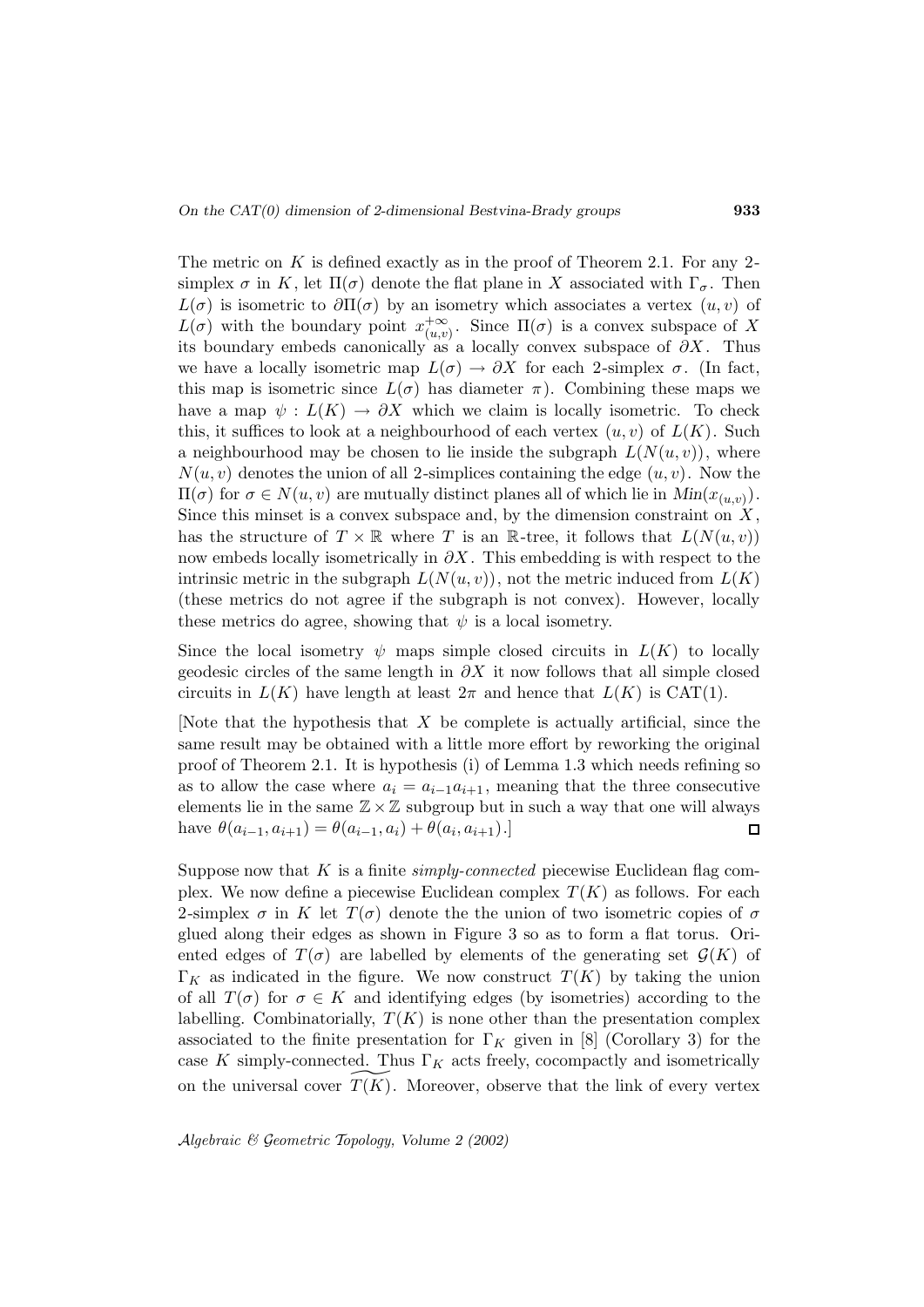in  $T(K)$ , or rather the link of the unique vertex in  $T(K)$ , is isometric to the metric graph  $L(K)$ . If  $L(K)$  is CAT(1) then  $T(K)$  is non-positively curved and  $T(K)$  is CAT(0). We therefore have the following Corollary to Theorem 3.1.



Figure 3: Building the complex  $T(K)$  – the torus  $T(\sigma)$  associated to a 2-simplex  $\sigma$ 

**Corollary 3.2** *Let* K *be a finite simply-connected* 2*-dimensional flag complex.* Then the group  $\Gamma_K$  acts properly by semi-simple isometries (or even *freely co-compactly) on a* 2*-dimensional (complete) CAT(0) space* X *if and* only if K admits a piecewise Euclidean metric such that  $L(K)$  is a  $CAT(1)$ *metric graph.*

We finish with an example which shows that Theorem 3.1 really is stronger than Theorem 2.1. The 2-dimensional flag complex  $K_0$  shown in Figure 4 clearly admits a CAT(0) piecewise Euclidean metric, however we now show that there is no piecewise Euclidean metric on  $K_0$  such that  $L_0 = L(K_0)$  is a CAT(1) graph. Suppose that  $K_0$  did admit such a metric. In particular,  $K_0$  would have to be locally  $CAT(0)$ , and hence  $CAT(0)$ , with respect to this metric. We now consider the lengths of the following circuits in  $L_0$  (we describe a circuit by giving the sequence of vertices of  $L_0$  – or rather, oriented edges of  $K_0$  – through which it passes):

$$
c_1 = (b, h, r, e, s, k, d, v, a, u, b)
$$
  
\n
$$
c_2 = (b, x^{-1}, d, k, x, h, b)
$$
  
\n
$$
c_3 = (b, x^{-1}, d, v, a, u, b)
$$
  
\n
$$
c_4 = (h, r, e, s, k, x, h)
$$

The circuit  $c_1$  has length exactly  $2\pi$ , since on the one hand it is a circuit in the CAT(1) link  $L_0$ , so at least  $2\pi$ , while on the other hand its length is exactly the angle sum of the quadrilateral in  $K_0$  with sides  $u, v, s, r$ , so at most  $2\pi$ . The circuit  $c_2$  has length  $2\pi$  either by similar reasoning or by simply noting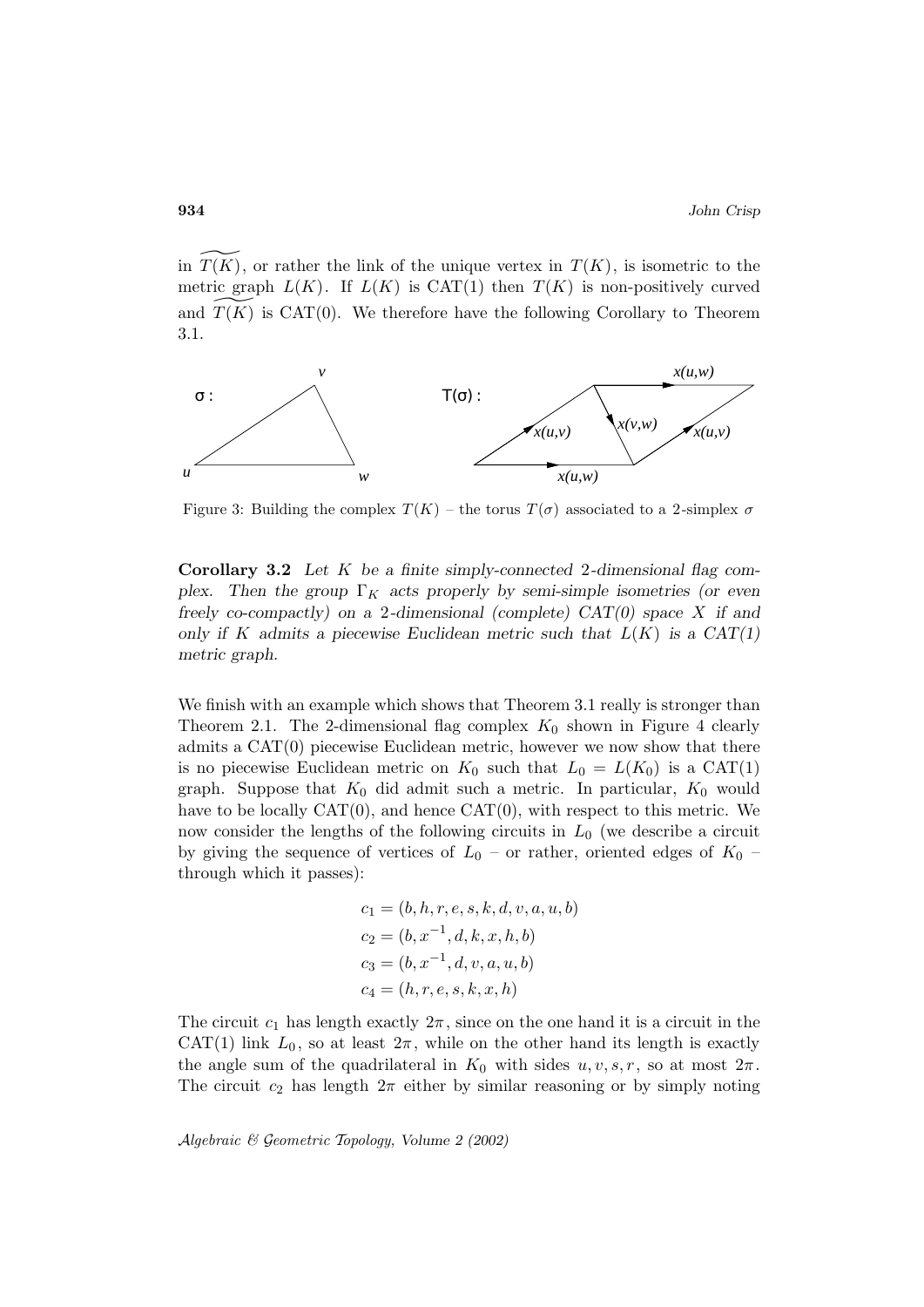that its length is the total angle sum of two Euclidean triangles. But we also have

$$
\ell(c_3) + \ell(c_4) = \ell(c_1) + \ell(c_2) - 2d_{L_0}(b, h) - 2d_{L_0}(d, k) < 4\pi.
$$

Therefore at least one of the circuits  $c_3$  or  $c_4$  is strictly shorter than  $2\pi$ , contradicting  $L_0$  CAT(1).



Figure 4: The flag complex  $K_0$ 

By Theorem 3.1, we have that  $\dim_{ss}(\Gamma_{K_0}) = 3$  while  $gd(\Gamma_{K_0}) = 2$ .

Let  $L$  denote the subcomplex of  $K_0$  which is the graph consisting of the three edges labelled  $a, x, e$  in Figure 4. Then  $K_0$  is just the suspension of L. If  $C(L)$  denotes the simplicial cone over L, then  $\Gamma_{C(L)}$  is canonically isomorphic to  $A_L$ . Thus  $\Gamma_{K_0}$  is isomorphic to the double of  $A_L$  over the normal subgroup  $\Gamma_L < A_L$ :

$$
\Gamma_{K_0} \cong A_L \underset{\Gamma_L}{\star} A_L.
$$

Noel Brady [2] has a proof that  $\Gamma_{K_0}$  has a Dehn function which is at least cubic. It follows (see [6], for instance) that  $\Gamma_{K_0}$  cannot act properly cocompactly on any  $CAT(0)$  space, i.e: it is not a  $CAT(0)$  group. Without reproducing Brady's argument on the Dehn function we can still deduce that this example is not a  $CAT(0)$  group as follows. By the Exercises on page 499 of [6], the group  $\Gamma_{K_0}$  may be re-expressed as the trivial HNN-extension of  $A_L$  over  $\Gamma_L$ , and as such is a CAT(0) group only if  $\Gamma_L$  is quasi-isometrically embedded in  $A_L$ . However,  $\Gamma_L$  is sufficiently distorted in  $A_L$  for this not to be the case. Write  $A_L = \langle u_1, u_2, u_3, u_4 | [u_1, u_2] = [u_2, u_3] = [u_3, u_4] = 1 \rangle$ , and observe that  $\Gamma_L \cong F_3$ , freely generated by the elements  $a = u_2^{-1}u_1$ ,  $x = u_2^{-1}u_3$  and  $e = u_3^{-1}u_4$ . For each  $N \in \mathbb{N}$ , the freely reduced word  $w_N := (ax^Nex^{-N})^N$ , of